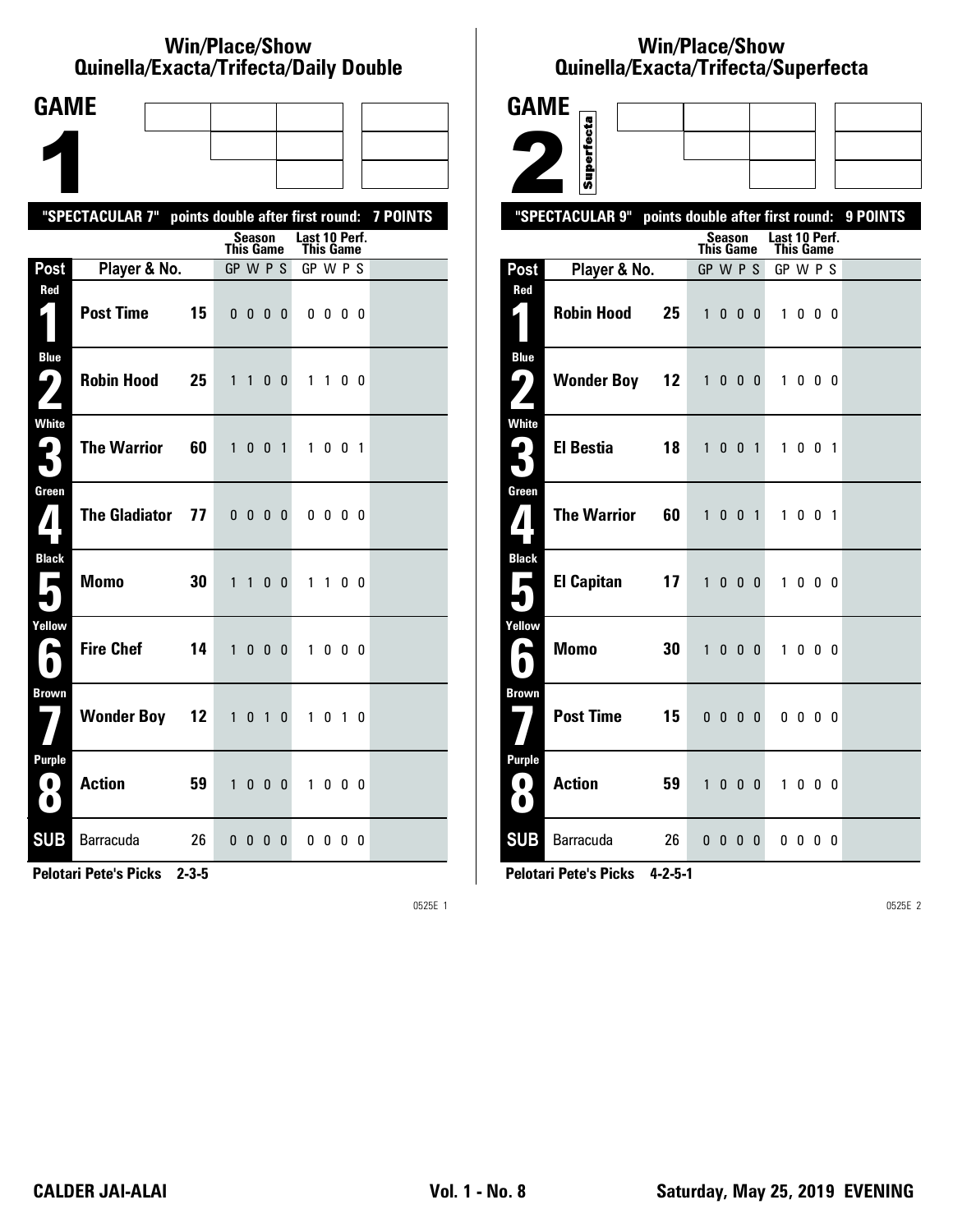### **Win/Place/Show Qui nel la/Exacta/Tri fecta/Pick 5**



|                            | "SPECTACULAR 7"      | points double after first round: |              |               |              |              |                            |        |        |        | <b>7 POINTS</b> |              |              |                |
|----------------------------|----------------------|----------------------------------|--------------|---------------|--------------|--------------|----------------------------|--------|--------|--------|-----------------|--------------|--------------|----------------|
|                            |                      |                                  | This Game    | Season        |              |              | Last 10 Perf.<br>This Game |        |        |        | All Games       | Team         |              |                |
| Post                       | Player & No.         |                                  | GP W P S     |               |              |              | GP W P S                   |        |        |        | GP W P S        |              |              |                |
| Red                        | <b>Mr. White</b>     | 93                               | 1            | 0             | 0            | 1            | 1                          | 0      | 0      | 1      |                 |              |              |                |
|                            | <b>Action</b>        | 59                               | 1            | 0             | 0            | 1            | 1                          | 0      | 0      | 1      | 1               | 0            | 0            | $\overline{1}$ |
| <b>Blue</b>                | <b>Barracuda</b>     | 26                               | 0            | 0             | 0            | 0            | 0                          | 0      | 0      | 0      | 0               | $\mathbf{0}$ |              |                |
|                            | Momo                 | 30                               | 1            | 0             | 0            | 0            | 1                          | O      | 0      | 0      |                 |              | $\mathbf{0}$ | - 0            |
| <b>White</b>               | <b>Gitty Up!</b>     | 82                               | 0            | 0             | 0            | 0            | 0                          | 0      | 0      | 0      | 0               | $\bf{0}$     | 0            | - 0            |
|                            | <b>Post Time</b>     | 15                               | 0            | 0             | 0            | 0            | 0                          | O      | 0      | 0      |                 |              |              |                |
| Green                      | <b>The King</b>      | 28                               | 1            | 1             | $\mathbf{0}$ | 0            | 1                          | 1      | 0      | 0      | 0               | $\mathbf{0}$ | $\bf{0}$     | - 0            |
|                            | <b>The Gladiator</b> | 77                               | $\mathbf{0}$ | 0             | 0            | 0            | 0                          | 0      | 0      | 0      |                 |              |              |                |
| <b>Black</b>               | <b>Fire Chef</b>     | 14                               | 1            | 0             | $\mathbf{0}$ | 0            | 1                          | 0      | 0      | n      | $\mathbf{0}$    | $\bf{0}$     | 0            | - 0            |
|                            | <b>The Warrior</b>   | 60                               | 1            | 1             | 0            | 0            | 1                          | 1      | 0      | 0      |                 |              |              |                |
| Yellow                     | <b>Robin Hood</b>    | 25                               | 1            | 0             | $\mathbf{0}$ | 0            | 1                          | 0      | 0      | 0      | 0               | 0            | 0            | - 0            |
| $\bullet$                  | <b>El Capitan</b>    | 17                               | 1            | 0             | $\mathbf{0}$ | 0            | 1                          | 0      | 0      | 0      |                 |              |              |                |
| Brown                      | Cabby                | 35                               | $\mathbf{0}$ | $\mathbf{0}$  | $\mathbf{0}$ | $\Omega$     | 0                          | 0      | 0      | 0      | 0               | 0            | 0            | - 0            |
|                            | <b>Big Z</b>         | 37                               | $\mathbf{0}$ | $\mathbf{0}$  | $\mathbf{0}$ | 0            | 0                          | 0      | 0      | 0      |                 |              |              |                |
| <b>Purple</b><br>$\bullet$ | <b>El Bestia</b>     | 18                               | 1            | 0             | $\mathbf{0}$ | $\mathbf{0}$ | 1                          | 0      | 0      | 0      | 1               | $\mathbf{0}$ | 0            | - 0            |
| $\bullet$                  | <b>The Natural</b>   | 16                               | 1            | 0             | 0            | 0            | 1                          | 0      | 0      | 0      |                 |              |              |                |
| <b>SUBS</b>                | The Ace<br>Ghost     | 92<br>22                         | 0<br>1       | 0<br>$\Omega$ | 0<br>1       | 0<br>0       | 0<br>1                     | 0<br>0 | 0<br>1 | 0<br>0 |                 |              |              |                |
|                            |                      |                                  |              |               |              |              |                            |        |        |        |                 |              |              |                |

**Pelotari Pete's Picks 5-6-2**

0525E 3

### **Win/Place/Show Qui nel la/Exacta/Tri fecta**



| <b>Season</b><br>Last 10 Perf.<br><b>Team</b><br>This Game<br>This Game<br>All Games<br>GP W P S<br>Post<br>Player & No.<br>GP W P S<br>GPWPS<br>Red<br>0<br>0<br>0<br>0<br>0<br>0<br>0<br>0<br>35<br>Cabby<br>$\Omega$<br>0<br>$\mathbf{0}$<br><b>El Nino</b><br>84<br>0<br>0<br>0<br>0<br>0<br>0<br>0<br>0<br><b>Blue</b><br>1<br>0<br>0<br>0<br>1<br>0<br>0<br>0<br><b>Robin Hood</b><br>25<br>9<br>1<br>0<br>$\mathbf{0}$ | $\overline{0}$<br>$\overline{0}$ |
|-------------------------------------------------------------------------------------------------------------------------------------------------------------------------------------------------------------------------------------------------------------------------------------------------------------------------------------------------------------------------------------------------------------------------------|----------------------------------|
|                                                                                                                                                                                                                                                                                                                                                                                                                               |                                  |
|                                                                                                                                                                                                                                                                                                                                                                                                                               |                                  |
|                                                                                                                                                                                                                                                                                                                                                                                                                               |                                  |
|                                                                                                                                                                                                                                                                                                                                                                                                                               |                                  |
|                                                                                                                                                                                                                                                                                                                                                                                                                               |                                  |
| 80<br><b>Marky Marc</b><br>0<br>0<br>0<br>0<br>0<br>0<br>0<br>0                                                                                                                                                                                                                                                                                                                                                               |                                  |
| <b>White</b><br>0<br>0<br>0<br>0<br>0<br>0<br>0<br>0<br>28<br><b>The King</b><br>0<br>0<br>$\mathbf{0}$                                                                                                                                                                                                                                                                                                                       | $\overline{0}$                   |
| <b>Big Z</b><br>37<br>0<br>0<br>0<br>0<br>0<br>0<br>0<br>0                                                                                                                                                                                                                                                                                                                                                                    |                                  |
| Green<br>0<br>$\mathbf{0}$<br>0<br>0<br>0<br>0<br>0<br>$\Omega$<br>La Primera<br>99<br>$\mathbf{0}$<br>0<br>$\mathbf{0}$                                                                                                                                                                                                                                                                                                      | 0                                |
| ◢<br>12<br><b>Wonder Boy</b><br>1<br>0<br>0<br>0<br>1<br>0<br>0<br>0                                                                                                                                                                                                                                                                                                                                                          |                                  |
| <b>Black</b><br>1<br>0<br>$\Omega$<br>0<br>0<br>1<br>1<br>1<br><b>Fire Chef</b><br>14<br>$\bf{0}$<br>0<br>$\mathbf{0}$                                                                                                                                                                                                                                                                                                        | $\mathbf{0}$                     |
| <b>The Gladiator</b><br>77<br>0<br>0<br>0<br>0<br>0<br>0<br>0<br>0                                                                                                                                                                                                                                                                                                                                                            |                                  |
| Yellow<br>0<br>0<br>0<br>0<br>0<br>0<br>0<br>0<br>26<br><b>Barracuda</b><br>0<br>$\mathbf{0}$<br>0                                                                                                                                                                                                                                                                                                                            | $\mathbf{0}$                     |
| <b>Ghost</b><br>22<br>0<br>0<br>0<br>0<br>0<br>0<br>0<br>0                                                                                                                                                                                                                                                                                                                                                                    |                                  |
| Brown<br>0<br>$\mathbf{0}$<br>0<br>0<br>0<br>0<br>0<br>0<br><b>El Bestia</b><br>18<br>0<br>0<br>$\mathbf{0}$                                                                                                                                                                                                                                                                                                                  | 0                                |
| <b>The Hammer</b><br>33<br>$\Omega$<br>0<br>0<br>0<br>0<br>0<br>0<br>0                                                                                                                                                                                                                                                                                                                                                        |                                  |
| Purple<br>0<br>0<br>0<br>0<br>0<br>0<br>0<br>0<br>Mr. White<br>93<br>0<br>0<br>$\overline{0}$<br>$\bullet$                                                                                                                                                                                                                                                                                                                    | - 0                              |
| <b>Big Mo</b><br>20<br>0<br>N<br>0<br>0<br>0<br>0<br>0<br>$\bullet$<br>0                                                                                                                                                                                                                                                                                                                                                      |                                  |
| Gitty Up!<br>82<br>0<br>0<br>0<br>0<br>0<br>0<br>0<br>0<br><b>SUBS</b><br>1<br>Action<br>59<br>1<br>0<br>0<br>1<br>1<br>0<br>0                                                                                                                                                                                                                                                                                                |                                  |

**Pelotari Pete's Picks 5-8-1**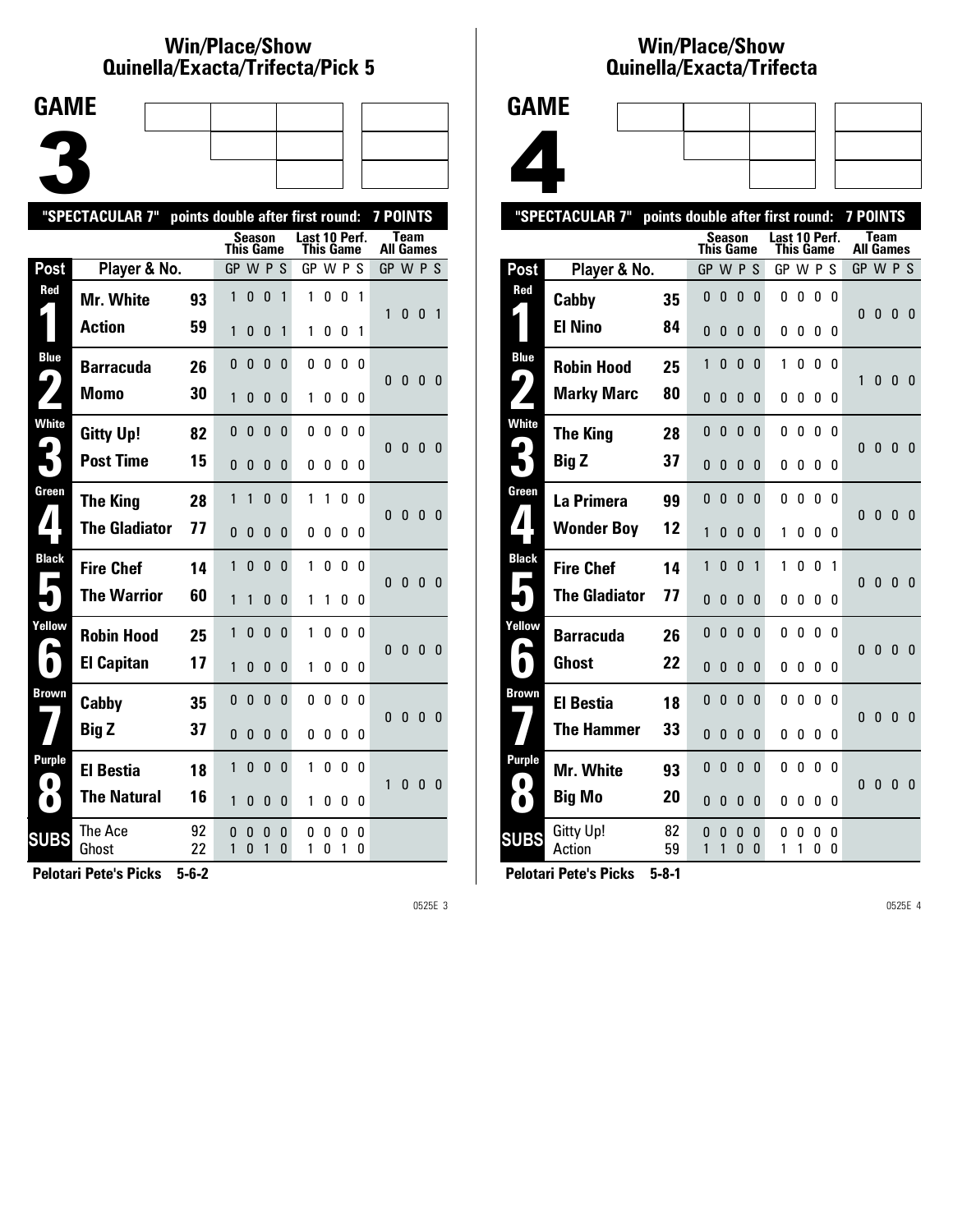# **Win/Place/Show Qui nel la/Exacta/Tri fecta**

| <b>GAME</b> |  |  |
|-------------|--|--|
|             |  |  |
|             |  |  |
|             |  |  |
|             |  |  |
|             |  |  |
|             |  |  |
|             |  |  |

|                                      | "SPECTACULAR 7"           |          |                  |              |               |          | points double after first round: |        |        |          | <b>7 POINTS</b>  |              |              |          |
|--------------------------------------|---------------------------|----------|------------------|--------------|---------------|----------|----------------------------------|--------|--------|----------|------------------|--------------|--------------|----------|
|                                      |                           |          | <b>This Game</b> |              | <b>Season</b> |          | Last 10 Perf.<br>This Game       |        |        |          | <b>All Games</b> | Team         |              |          |
| Post                                 | Player & No.              |          | GP W P           |              |               | S        | GP W P S                         |        |        |          | GP W P S         |              |              |          |
| Red                                  | <b>Gitty Up!</b>          | 82       | 1                | $\mathbf{0}$ | 0             | 0        | 1                                | 0      | 0      | 0        | 0                | 0            | 0            | 0        |
|                                      | <b>The Natural</b>        | 16       | 0                | 0            | 0             | 0        | 0                                | 0      | 0      | 0        |                  |              |              |          |
| <b>Blue</b><br>$\blacktriangleright$ | Cabby                     | 35       | 1                | $\mathbf{0}$ | 0             | 1        | 1                                | 0      | 0      | 1        | $\mathbf{0}$     | $\bf{0}$     | 0            | - 0      |
|                                      | <b>The Hammer</b>         | 33       | 1                | 1            | $\mathbf{0}$  | 0        | 1                                | 1      | 0      | 0        |                  |              |              |          |
| <b>White</b>                         | <b>The General</b>        | 23       | 1                | 1            | 0             | 0        | 1                                | 1      | 0      | 0        | 0                | $\mathbf{0}$ | 0            | - 0      |
|                                      | <b>The Warrior</b>        | 60       | 0                | $\Omega$     | $\mathbf{0}$  | 0        | 0                                | 0      | 0      | 0        |                  |              |              |          |
| Green                                | <b>The King</b>           | 28       | 0                | $\mathbf{0}$ | $\mathbf{0}$  | $\Omega$ | 0                                | 0      | 0      | $\Omega$ | 0                | $\mathbf{0}$ | $\mathbf{0}$ | 0        |
| $\blacktriangle$                     | Yoda                      | 76       | 1                | $\mathbf{0}$ | $\mathbf{0}$  | 0        | 1                                | 0      | 0      | 0        |                  |              |              |          |
| <b>Black</b>                         | <b>Barracuda</b>          | 26       | 1                | $\mathbf{0}$ | $\mathbf{0}$  | $\Omega$ | 1                                | 0      | 0      | 0        | $\mathbf{0}$     | $\mathbf{0}$ | $\mathbf{0}$ | 0        |
|                                      | <b>El Capitan</b>         | 17       | 0                | $\Omega$     | $\Omega$      | $\Omega$ | 0                                | 0      | 0      | 0        |                  |              |              |          |
| Yellow                               | <b>Straight Dealin 10</b> |          | 0                | $\mathbf{0}$ | $\mathbf{0}$  | $\Omega$ | 0                                | 0      | 0      | 0        | $\Omega$         | $\mathbf{0}$ | $\mathbf{0}$ | - 0      |
| $\bullet$                            | <b>Big Mo</b>             | 20       | 1                | $\mathbf{0}$ | $\mathbf{0}$  | 0        | 1                                | 0      | 0      | 0        |                  |              |              |          |
| <b>Brown</b>                         | La Primera                | 99       | 1                | $\mathbf{0}$ | $\mathbf{0}$  | $\Omega$ | 1                                | 0      | 0      | 0        | 1                | $\mathbf{0}$ | 0            | 0        |
|                                      | <b>Smooth Papa</b>        | 57       | 1                | $\mathbf{0}$ | $\mathbf{0}$  | 0        | 1                                | 0      | 0      | 0        |                  |              |              |          |
| Purple                               | <b>The Ace</b>            | 92       | 1                | 0            | 0             | $\Omega$ | 1                                | 0      | 0      | 0        | $\Omega$         | $\mathbf{0}$ | 0            | $\Omega$ |
| $\bullet$                            | <b>Ghost</b>              | 22       | 0                | 0            | 0             | 0        | 0                                | 0      | 0      | 0        |                  |              |              |          |
| <b>SUBS</b>                          | <b>Fire Chef</b><br>Momo  | 14<br>30 | 0<br>0           | 0<br>0       | 0<br>0        | 0<br>0   | 0<br>0                           | 0<br>0 | 0<br>0 | 0<br>0   |                  |              |              |          |
|                                      |                           |          |                  |              |               |          |                                  |        |        |          |                  |              |              |          |

**Pelotari Pete's Picks 3-6-1**

0525E 5

## **Win/Place/Show Qui nel la/Exacta/Tri fecta/Super fecta**



|                  | "SPECTACULAR 9"                        |          | points double after first round: |              |               |              |               |           |              |              | 9 POINTS     |                                 |                         |              |
|------------------|----------------------------------------|----------|----------------------------------|--------------|---------------|--------------|---------------|-----------|--------------|--------------|--------------|---------------------------------|-------------------------|--------------|
|                  |                                        |          | This Game                        |              | <b>Season</b> |              | Last 10 Perf. | This Game |              |              |              | <b>Team</b><br><b>All Games</b> |                         |              |
| Post             | Player & No.                           |          | GP W P S                         |              |               |              | GP W P S      |           |              |              | GP W P S     |                                 |                         |              |
| Red              | La Primera                             | 99       | 1                                | 0            | $\bf{0}$      | $\mathbf 0$  | 1             | 0         | 0            | 0            | 0            | $\bf{0}$                        | - 0                     |              |
|                  | <b>The Natural</b>                     | 16       | $\mathbf{0}$                     | 0            | $\mathbf{0}$  | $\bf{0}$     | 0             | 0         | 0            | 0            |              |                                 |                         | - 0          |
| <b>Blue</b>      | <b>The Ace</b>                         | 92       | 1                                | 1            | $\mathbf{0}$  | $\mathbf{0}$ | 1             | 1         | 0            | 0            |              |                                 |                         |              |
| 4                | <b>The Hammer</b>                      | 33       | 1                                | 0            | $\mathbf{0}$  | 0            | 1             | 0         | 0            | 0            | 0            | $\bf{0}$                        | 0                       | - 0          |
| <b>White</b>     | <b>Gitty Up!</b>                       | 82       | 1                                | $\mathbf{0}$ | $\mathbf{0}$  | $\mathbf{0}$ | 1             | 0         | $\mathbf{0}$ | $\Omega$     | $\mathbf{1}$ | $\mathbf{0}$                    | $\mathbf{0}$            | - 0          |
| 3                | <b>Big Mo</b>                          | 20       | 1                                | 0            | 0             | $\mathbf{0}$ | 1             | 0         | 0            | 0            |              |                                 |                         |              |
| Green            | <b>Straight Dealin 10</b>              |          | 0                                | 0            | $\mathbf{0}$  | 0            | 0             | 0         | 0            | 0            | $\mathbf{0}$ | $\pmb{0}$                       | $\mathbf{0}$            | $\mathbf{0}$ |
| $\boldsymbol{I}$ | <b>Smooth Papa</b>                     | 57       | 1                                | 0            | $\mathbf{0}$  | $\mathbf{0}$ | 1             | 0         | 0            | 0            |              |                                 |                         |              |
| <b>Black</b>     | <b>Toto</b>                            | 38       | 0                                | 0            | 0             | 0            | 0             | 0         | 0            | 0            | $\mathbf{0}$ | $\pmb{0}$                       | $\overline{\mathbf{0}}$ | $\mathbf{0}$ |
|                  | Yoda                                   | 76       | 1                                | 0            | $\mathbf{0}$  | 1            | 1             | 0         | 0            | 1            |              |                                 |                         |              |
| Yellow<br>e      | <b>The General</b>                     | 23       | 1                                | 0            | $\mathbf{0}$  | $\mathbf{0}$ | 1             | 0         | 0            | $\mathbf{0}$ | 1            | 0                               | 0                       | 0            |
|                  | Taza                                   | 13       | 1                                | 0            | $\bf{0}$      | 0            | 1             | 0         | 0            | 0            |              |                                 |                         |              |
| <b>Brown</b>     | Mr. White                              | 93       | $\Omega$                         | $\mathbf{0}$ | $\mathbf{0}$  | $\mathbf{0}$ | 0             | 0         | 0            | 0            | $\mathbf{0}$ | $\pmb{0}$                       | $\mathbf{0}$            | $\mathbf{0}$ |
|                  | Big Z                                  | 37       | 1                                | 0            | 1             | 0            | 1             | 0         | 1            | 0            |              |                                 |                         |              |
| Purple<br>. .    | Cabby                                  | 35       | 1                                | 0            | 0             | 0            | 1             | 0         | 0            | 0            | 0            | 0                               | 0                       | - 0          |
| $\bullet$        | <b>Ghost</b>                           | 22       | $\Omega$                         | 0            | $\mathbf{0}$  | 0            | 0             | 0         | 0            | 0            |              |                                 |                         |              |
| <b>SUBS</b>      | <b>Fire Chef</b><br><b>The Warrior</b> | 14<br>60 | 0<br>0                           | 0<br>0       | 0<br>$\Omega$ | 0<br>0       | 0<br>0        | 0<br>0    | 0<br>0       | 0<br>0       |              |                                 |                         |              |
|                  |                                        |          |                                  |              |               |              |               |           |              |              |              |                                 |                         |              |

**Pelotari Pete's Picks 4-8-3**